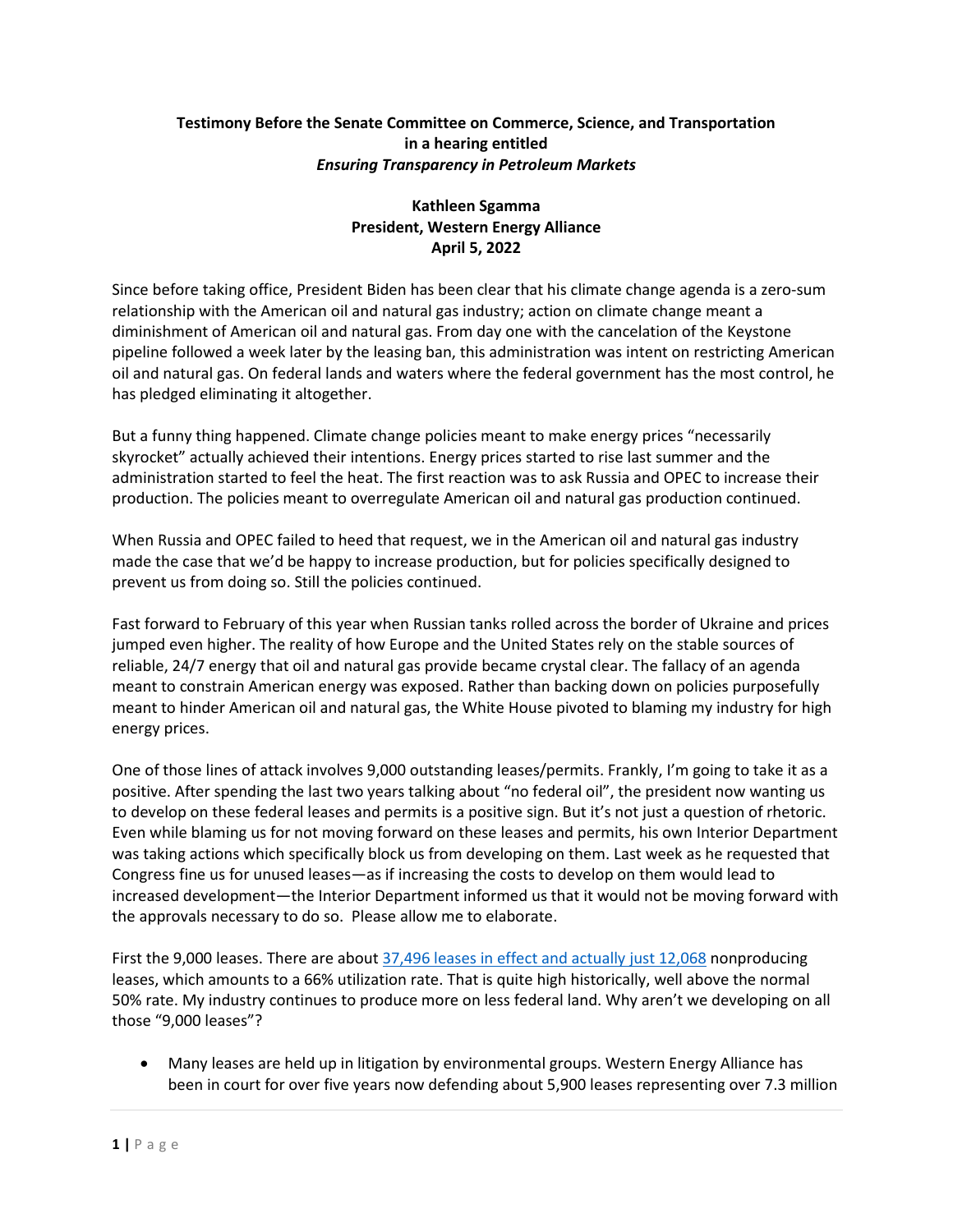acres, or basically every lease sold since 2016 with few exceptions. One case alone in Idaho involves over 2,200 leases. Many of these leases cannot be developed while the cases wind their way through the courts.

- $\circ$  Because of Western Energy Alliance's intervention in these cases, we have enabled some development to move forward. We were victorious in one case in New Mexico, where we helped defend the record \$972 million lease sale in the Permian Basin. Yet despite that victory and the lack of a court order requiring it to do so, the Bureau of Land Management (BLM) has colluded with environmental groups to do yet more greenhouse gas (GHG) analysis on the leases. At least 150 permits for wells that companies wish to drill in the near future are being held up as BLM conducts that extraneous analysis.
- $\circ$  Likewise, BLM is doing additional climate change analysis on 64 lease sales covered by litigation and does not intend to approve drilling permits while that analysis takes place. BLM is projecting 90 days to complete it, but rarely meets such deadlines and could take much longer. The analysis involves 3,800 leases.
- Companies must put together a complete leasehold before moving forward, particularly with the long laterals we drill that can cut across multiple leases. Sometimes a new lease is needed to combine with existing leases to make a full unit. Sinc[e the Biden leasing ban](https://www.westernenergyalliance.org/pressreleases/interior-continues-onshore-leasing-ban-in-defiance-of-court-order) remains in effect with no onshore lease sales held since 2020, some wells and leases are held up waiting for new leases or for the government to combine them into a formal unit.
- Before allowing development on leases, the government conducts environmental analysis under NEPA (the National Environmental Policy Act), which often takes years to complete. Many leases can be hung up by NEPA for years or awaiting other government approvals.
- Finally, not all leases will be developed because, after conducting exploratory work, companies may determine there are not sufficient quantities of oil and natural gas on them. The country still benefits from the leasing revenue paid on the leases. We do not develop leases for the sake of the numbers; drilling locations are chosen only after complex geological, engineering, financial, environmental, and other analyses that indicate it is prudent to do so.

Turning to the 9,000 permits: there are currently [4,766 permits to drill](https://www.blm.gov/sites/blm.gov/files/docs/2022-03/FY%202022%20APD%20Status%20Report%20Feb.pdf) awaiting approval. The government could approve these permits now, enabling companies to move forward with development they are more likely to do in the near term than permits that were approved years ago. There are 8,825 outstanding approved permits to drill, but there are factors that cause companies to wait to drill those wells, if at all.

• Because of the uncertainty of operating on federal lands, companies must build up a sufficient inventory of permits before rigs can be contracted to ensure the permits stay ahead of the rigs. We drill wells in a matter of days and rigs are very expensive, so it's a delicate balancing act. The federal government's permitting system is much less efficient than state permitting, taking months to years to complete whereas states take generally weeks to a few months. Since the federal process is more bureaucratic and has many more obstacles, there is no certainty that federal permits are forthcoming. For that reason, a large inventory must be acquired on federal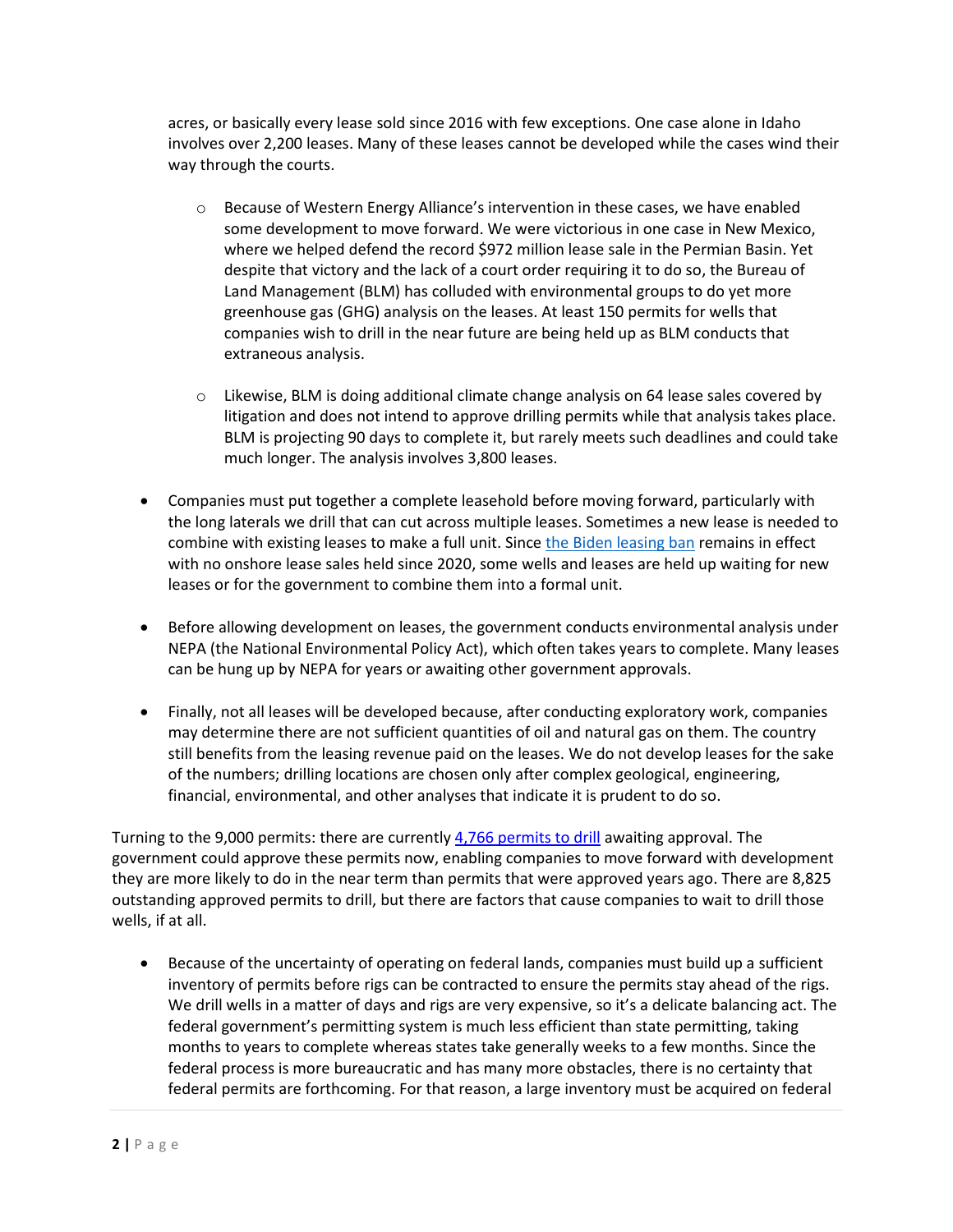lands before proceeding. Were the system more efficient, companies would not have to build such a large inventory with the greater likelihood that many of those permits will not ultimately be drilled.

- $\circ$  Market conditions can change months to years later. Obviously, if the price of oil and natural gas goes down, many wells on federal lands may become uneconomic.
- $\circ$  Even with today's high commodity prices, the economics of a federal well can change. Since the cost of operating on federal lands is generally higher than on nonfederal lands, companies with federal permits may decide to invest their capital in nonfederal areas that enable them to increase their production more efficiently in today's marketplace.
- $\circ$  Each well drilled provides valuable information on where to drill next. With an efficient permitting system, the next permit can be acquired on an as-needed basis. On federal lands where permitting is uncertain and inefficient, drilling a few wells may render many other permits superfluous. Again, it's not about raw numbers; it's about what makes sense to drill given complex engineering, spacing, and geological factors.
- A BLM drilling permit is not the only government approval required. Rights of way (ROW) can take years to acquire before companies can access their leases and put in natural gas gathering systems. With the pressure not to flare from regulators and investors, most companies cannot drill before gathering lines are in place. Timely approvals of ROWs would enable companies to develop sooner.

Fortunately, the country can be very thankful that just under a quarter of oil production is on federal lands and waters where the president has the most control. Most of our production comes on private and state lands. But even here the administration can cause mischief.

- The administration has worked with anti-oil-and-gas activists to slow pipeline infrastructure. Without pipelines to move the oil and natural gas produced, wells cannot be developed.
- Capital must be acquired. Activist investors, encouraged by an administration intent on expanding its financial regulatory powers, have worked to de-bank and de-capitalize the industry. Many companies, particularly the small independents who drill the majority of federal wells, are having difficulty acquiring the credit and capital necessary to develop. By calling off bureaucratic efforts to deny financing to the industry, the president could send a strong signal to the market that investments in oil and natural gas are safe and new production could move forward.
- The Biden Administration has embarked on an agenda of regulatory overreach with extensive new regulations in the works. The uncertainty of all the new red tape puts a damper on new investment and development today, especially on federal lands where the burden is highest.

Western Energy Alliance encourages the administration to work together with our industry to reverse many of these policies. Climate change is not a zero-sum game. We can be partners in both reducing GHG emissions and high energy prices. After all, American oil and natural gas provide a net benefit to